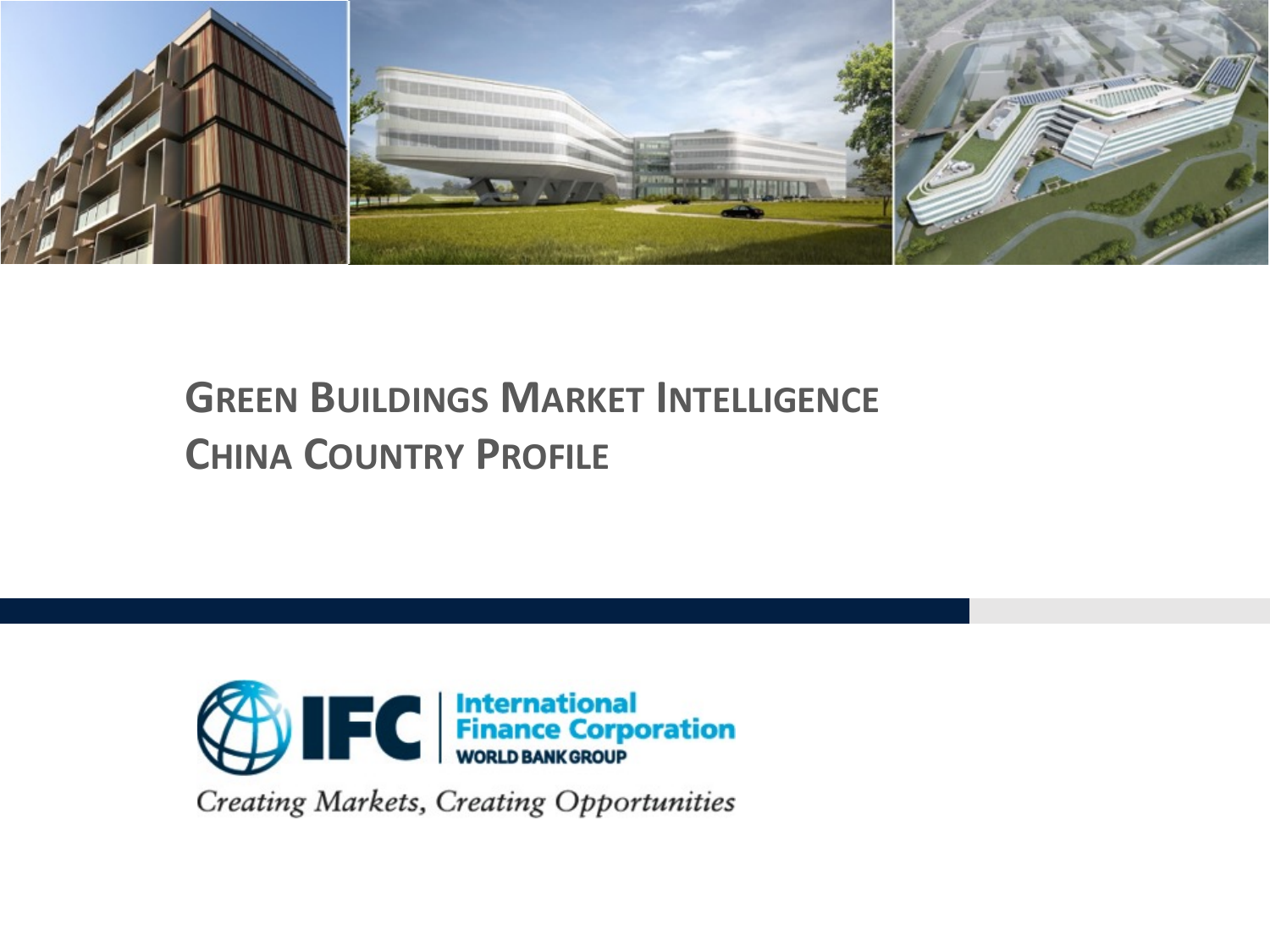### **CHINA: COUNTRY SUMMARY**



### **CLIMATE POLICIES (NDCS)**

- China's 13th FYP targets energy reduction by  $40 45$  % from 2005 levels by 2020 and 60 - 65 % by 2030.
- 50% share of green buildings in newly built buildings by 2020.
- Peaking of CO2 emissions around 2030 or earlier.
- Strong desire for implementation.

### **MARKET STATUS**



- During 13th Five-Year Plan period, RMB 2248 million (USD 34 billion) is needed as the incremental cost of new green buildings.
- Over 500 million square meters of buildings labeled green as of 2015.
- Over 80% of the retrofit costs were funded by governments subsidies, which alone will not be able to fill the huge financial gap.
- Guidelines for Establishing the Green Financial System is published with the goal of mobilizing and incentivizing more private capital to invest in green industries.

### **OTHER FACTORS**

- 60 percent of the country's population projected to live in cities by 2020 and more than 1 billion by 2030.
- In many cities, the credit limit of the mortgage from the Housing Fund is up to 20% higher for green building residents.

### **GREEN BUILDING PROGRAMS**

- Over 2,500 green projects tracked.
- IFC is Partnering with China's Center of Science and Technology and Industrialization Development (CSTID) to help improve the labeling system for green buildings in China, with MOU signed.
- A report is finished that compares China's code with EDGE in terms of energy and water saving.
- **IFC** and CSTID will explore ways to encourage green hotels in China, building on CSTID's existing work on its green label for hotels.

Source: Navigant Research Global Building Stock Database, World Bank NDC Database, IFC staff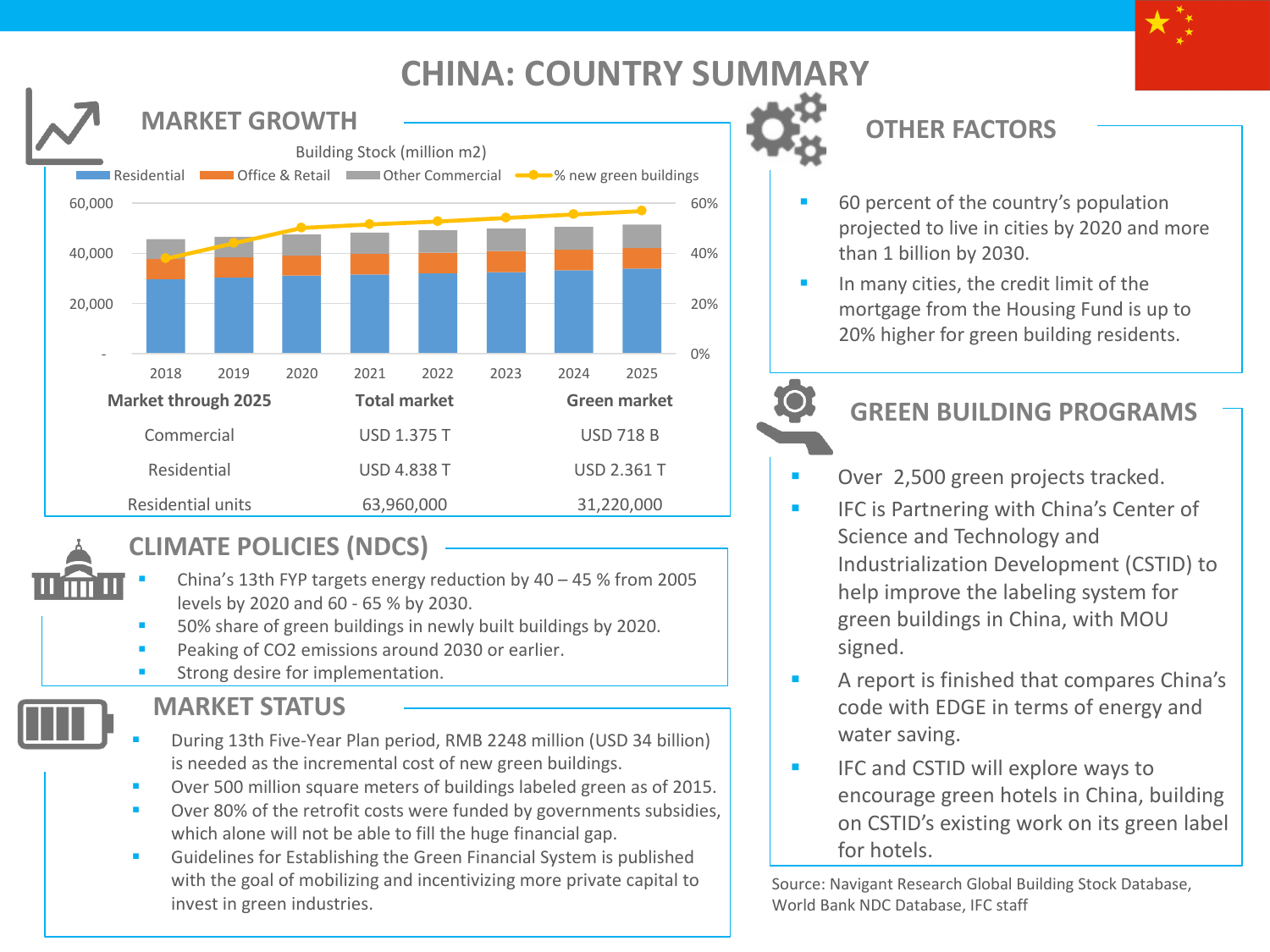

## **STEADY GROWTH RESULTS IN MASSIVE MARKET SIZE**

0% 2% 4% 6% 8% 10% 12% estate. (2010-2015 CAGR 46.1%) **Office** Retail Education Healthcare Hotels & Restaurants Institutional/Assembly Warehouse **Transport** Commercial Single-Family Detached Multi-Unit Residential Residential Total

MARKET GROWTH BY SUB-SECTOR (CAGR)

China's building market is estimated to grow by 1.7% (CAGR) from 2018 to 2025.

- Residential market CAGR is 1.9%, mainly driven by the urbanization. The single-family detached is estimated to grow faster than the multi-family due to the needs of improving standard of live, but the multi-unit still leads by square footage.
- Commercial market CAGR is 1.4%. Warehouse is estimated grow by about 10% considering the booming transportation and logistics

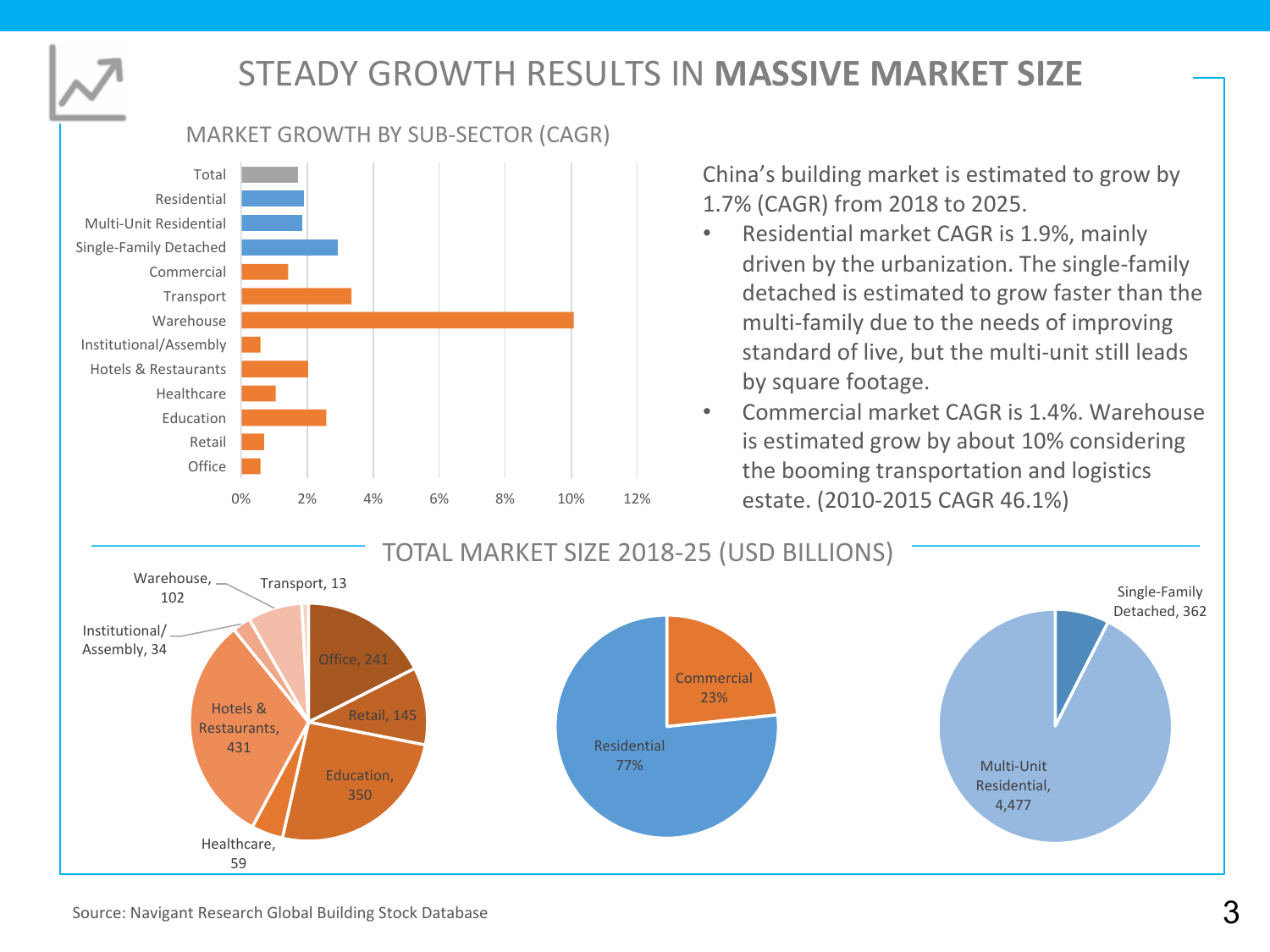

# **CHINA IS ALREADY EXPERIENCING RAPID GREEN GROWTH**





Projects are spread throughout the country.

Cumulative activity count, by year:



Recent projects include:

- ThyssenKrupp Elevator Zhongshan OfficeI & Work
- JCI HQ Asia Pacific
- Bureau Veritas Chengdu
- Citibank China Central Place Branch
- Shanghai Fenglin Medical Office
- Xizi International Center •
- Nike SH GZ Store
- BMBS NEW Beijing
	- Unilever Shanghai LK1
	- Hademen Center
	- CITIC Dicastal Innovation Center
		- New World Hotel of Guiyang
	- New World International Trade Tower 1/II
		- PingAn International Financial Centre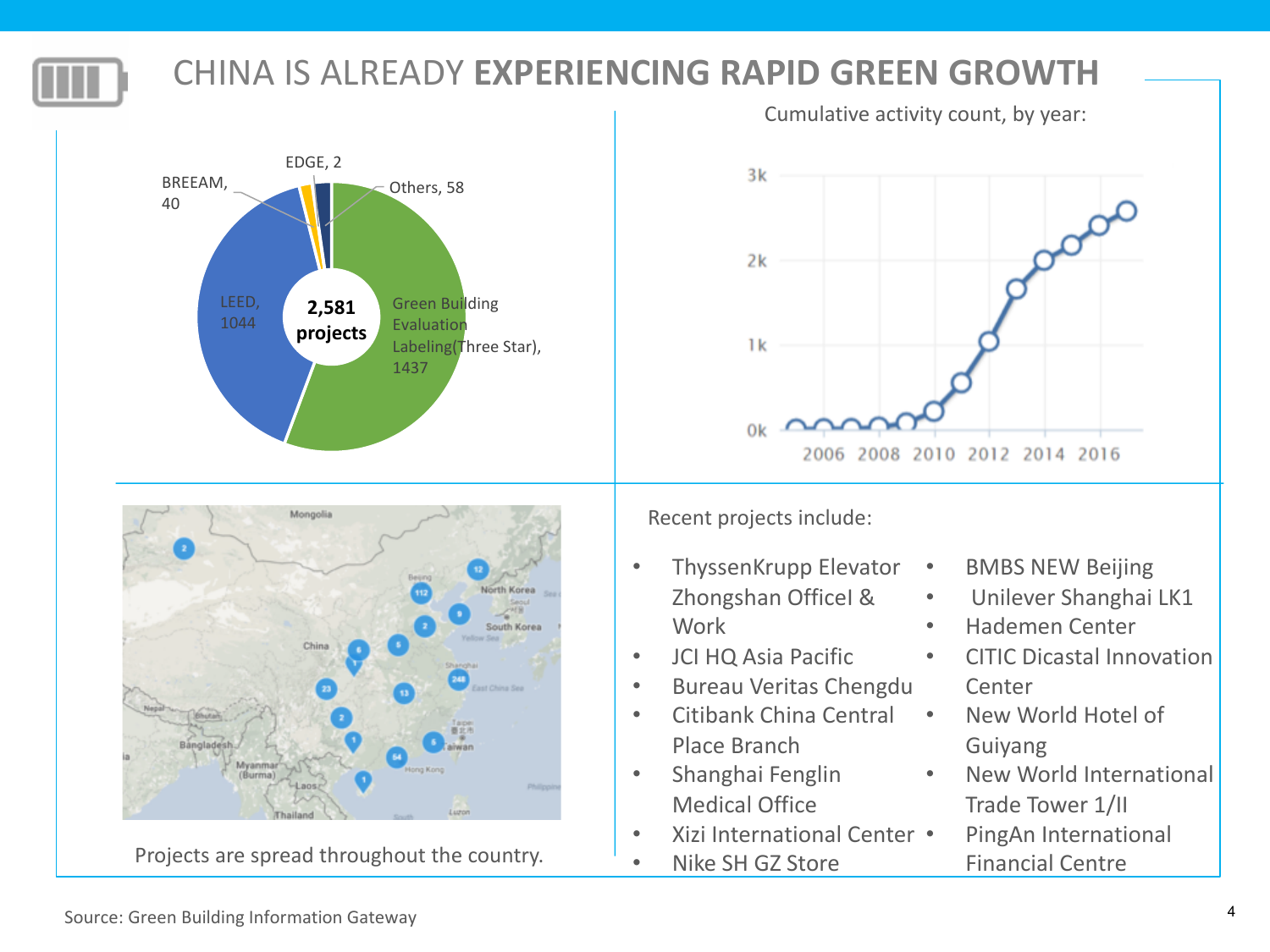

# **GREEN MARKET PROJECTIONS ARE** DRIVEN BY COUNTRY POLICY

Assumptions: 

■ Government will further straighten the regulation and require higher green share in new building, beyond 50%. improved efficiency and scale of economy dramatically lower the cost of design, construction, and material of green buildings, to the extent that the developers are not sensitive to the incremental cost.

### Result:

- Green share grows by 5-6% annually.
	- 75% in Residential,
	- 80% in Office & Retail,
	- 80% in Other Commercial in 2025.

### **HIGH GROWTH SCENARIO SLOW GROWTH SCENARIO**

Assumptions: 

- Government requires 50% green share in new buildings but does not incentivize adoption beyond this requirement.
- The incremental cost of green building is not ignorable and cannot be accepted by the market and consumers.

### Result:

- Market grows by 1-2 percentage point annually and levels off.
	- 55% in Residential,
	- 60% in Office & Retail,
	- 60% in Other Commercial in 2025.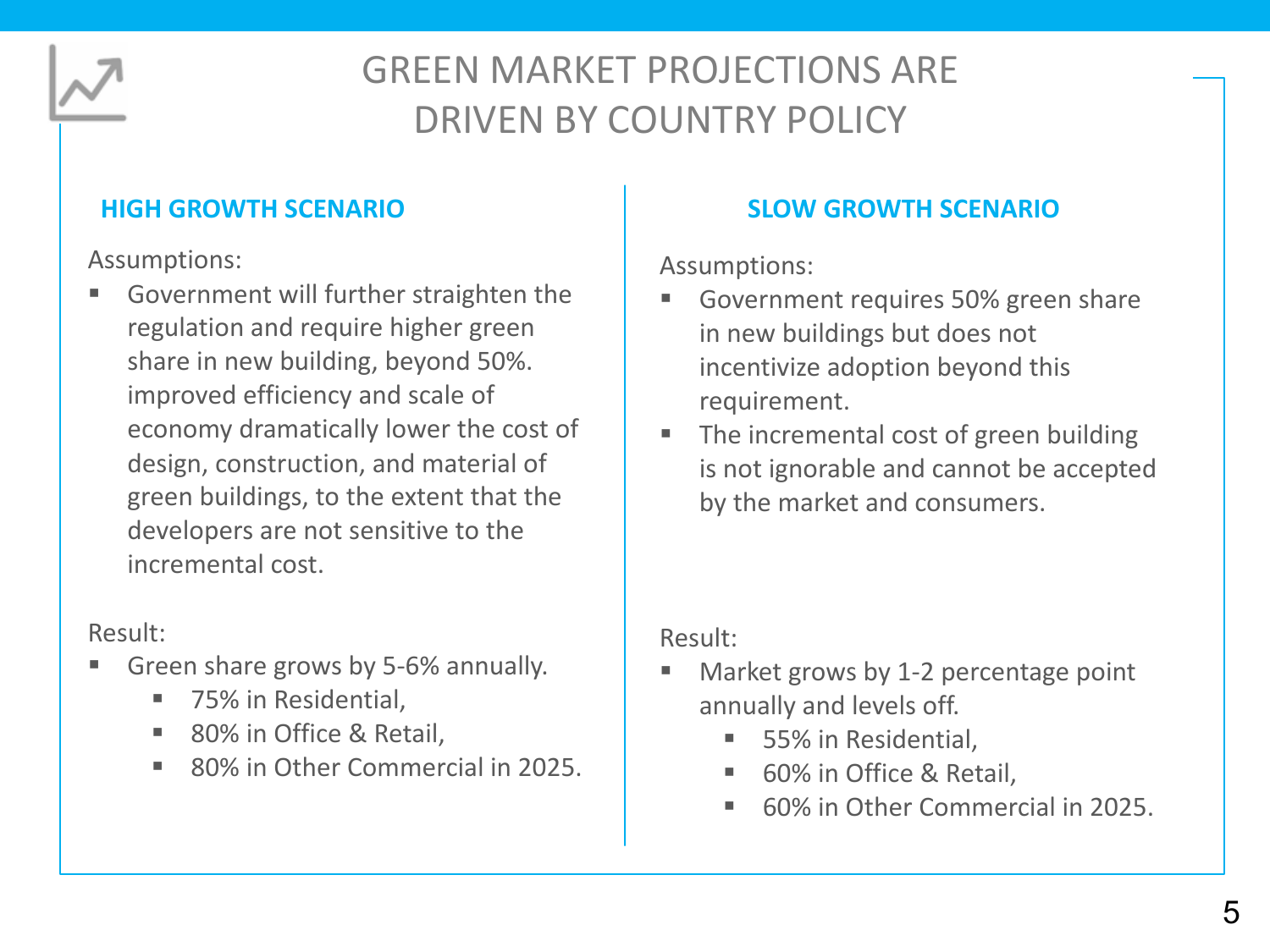# GOVERNMENT IS DEEPLY COMMITTED TO GREEN BUILDINGS

#### **GOVERNMENT POLICIES AND SUPPORT**

- Energy Conservation Law
- Regulations on Energy Conservation in Civil Buildings
- MOHURD  $13<sup>th</sup>$  Five-Year Plan for the Development of Building Energy Efficiency and Green Buildings
- Guidelines for Establishing the Green Financial System



#### **PROGRAM EXAMPLES**



|                |                              | <b>HOAR</b>    |            | AND TO MUST FAIL . REMOVALS                                                                                                                                                                                                                                                                                                |                                                                                                                                        |                                                                                                                           |                                                                                                                           |
|----------------|------------------------------|----------------|------------|----------------------------------------------------------------------------------------------------------------------------------------------------------------------------------------------------------------------------------------------------------------------------------------------------------------------------|----------------------------------------------------------------------------------------------------------------------------------------|---------------------------------------------------------------------------------------------------------------------------|---------------------------------------------------------------------------------------------------------------------------|
|                |                              | <b>ATLANT</b>  |            | <b>STATE</b>                                                                                                                                                                                                                                                                                                               |                                                                                                                                        | <b>SHOWERS</b>                                                                                                            | <b>GLENDS</b>                                                                                                             |
|                |                              | <b>MARKET</b>  |            | contact:                                                                                                                                                                                                                                                                                                                   |                                                                                                                                        | and state                                                                                                                 | A GENERAL                                                                                                                 |
|                |                              | or material    |            |                                                                                                                                                                                                                                                                                                                            |                                                                                                                                        | <b>MATERIALS</b>                                                                                                          |                                                                                                                           |
|                |                              | <b>STATIST</b> |            | programmed and                                                                                                                                                                                                                                                                                                             |                                                                                                                                        |                                                                                                                           |                                                                                                                           |
|                |                              | <b>SCORES</b>  |            | property and - presidents with                                                                                                                                                                                                                                                                                             |                                                                                                                                        |                                                                                                                           |                                                                                                                           |
| <b>HORMAL</b>  | <b><i>SURFACES ANTES</i></b> | <b>COMMON</b>  |            | willing mix segments                                                                                                                                                                                                                                                                                                       |                                                                                                                                        |                                                                                                                           |                                                                                                                           |
| <b>MARCH</b>   | <b>MAGAZIN</b>               |                |            |                                                                                                                                                                                                                                                                                                                            | \$115,000 \$8.5 PA COMPASS AND A MERCED ANNELL CORPORATION SERVICES<br>A AUXILIARY-MERCHANIST BUSINESS RECORDS ENVIRONMENTAL CONSUMING |                                                                                                                           |                                                                                                                           |
|                |                              |                |            | storms.                                                                                                                                                                                                                                                                                                                    |                                                                                                                                        | annual of                                                                                                                 |                                                                                                                           |
|                | <b>WELFARE</b>               |                |            |                                                                                                                                                                                                                                                                                                                            | $\frac{1}{2} \left( \frac{1}{2} \right) \left( \frac{1}{2} \right) \left( \frac{1}{2} \right)$                                         |                                                                                                                           |                                                                                                                           |
| an Argent      |                              | CALLASHOON     |            | <b>MARAGEMENT &amp; STATISTICS</b><br>$\equiv$                                                                                                                                                                                                                                                                             |                                                                                                                                        | $\frac{1}{2} \left( \frac{1}{2} \right) \left( \frac{1}{2} \right) \left( \frac{1}{2} \right) \left( \frac{1}{2} \right)$ |                                                                                                                           |
|                | <b>START &amp; MAYBER</b>    |                | and there. |                                                                                                                                                                                                                                                                                                                            | <b>STATE</b>                                                                                                                           |                                                                                                                           |                                                                                                                           |
|                |                              |                |            | PETRONAL/ENTY), INSEE CYTATYSTANING/Rec.EDDA AUSTINIA LUXINIA CONST<br>NAMEROUS ANNOUNCEMENTAL MANUFOLIC ART-MATERY DESIGNERS MELTAURITY, MECHA-<br>$\frac{1}{2} \left( \frac{1}{2} \right) \left( \frac{1}{2} \right) \left( \frac{1}{2} \right)$<br>COMMERCIALS<br>to arts.<br><b>ALCOHOL: NO AN</b><br><b>GUIDESTED</b> |                                                                                                                                        | $\frac{1}{2} \left( \frac{1}{2} \right) \left( \frac{1}{2} \right) \left( \frac{1}{2} \right)$                            |                                                                                                                           |
|                | <b><i>STORIES</i></b>        |                |            |                                                                                                                                                                                                                                                                                                                            |                                                                                                                                        |                                                                                                                           |                                                                                                                           |
|                | CAMPAIGNORS                  |                |            |                                                                                                                                                                                                                                                                                                                            |                                                                                                                                        |                                                                                                                           | $\frac{1}{2} \left( \frac{1}{2} \right) \left( \frac{1}{2} \right) \left( \frac{1}{2} \right)$                            |
|                | <b>BIVITYIERES</b>           |                |            |                                                                                                                                                                                                                                                                                                                            |                                                                                                                                        |                                                                                                                           | $\frac{1}{2} \left( \frac{1}{2} \right) \left( \frac{1}{2} \right) \left( \frac{1}{2} \right)$                            |
|                | <b>HARM</b>                  |                |            |                                                                                                                                                                                                                                                                                                                            |                                                                                                                                        |                                                                                                                           | $\frac{1}{2} \left( \frac{1}{2} \right) \left( \frac{1}{2} \right) \left( \frac{1}{2} \right) \left( \frac{1}{2} \right)$ |
| <b>ASSAULT</b> |                              |                |            | <b>STORE EDINATIONS: NH</b>                                                                                                                                                                                                                                                                                                |                                                                                                                                        |                                                                                                                           |                                                                                                                           |
| <b>ATTNETS</b> |                              |                |            | $\sim$                                                                                                                                                                                                                                                                                                                     |                                                                                                                                        |                                                                                                                           |                                                                                                                           |

|                       |                                                 | <b>HOAR</b>  |                                                                                                                                                                                                                                                                                                                                                                                    | <b>Expertise and Constitutions</b> |                                                                                                                                                                                                                                                                                                                                                                                                                                                                            |  |  |  |
|-----------------------|-------------------------------------------------|--------------|------------------------------------------------------------------------------------------------------------------------------------------------------------------------------------------------------------------------------------------------------------------------------------------------------------------------------------------------------------------------------------|------------------------------------|----------------------------------------------------------------------------------------------------------------------------------------------------------------------------------------------------------------------------------------------------------------------------------------------------------------------------------------------------------------------------------------------------------------------------------------------------------------------------|--|--|--|
|                       |                                                 | <b>WEAR</b>  | <b>STAR</b>                                                                                                                                                                                                                                                                                                                                                                        | <b>SCUTATION</b>                   | arman                                                                                                                                                                                                                                                                                                                                                                                                                                                                      |  |  |  |
|                       |                                                 | <b>WEARY</b> | COME.                                                                                                                                                                                                                                                                                                                                                                              | <b>WELSH</b>                       | 2010/05/07                                                                                                                                                                                                                                                                                                                                                                                                                                                                 |  |  |  |
|                       |                                                 | US FOR IN    |                                                                                                                                                                                                                                                                                                                                                                                    | <b>NUMBER</b>                      |                                                                                                                                                                                                                                                                                                                                                                                                                                                                            |  |  |  |
|                       |                                                 |              |                                                                                                                                                                                                                                                                                                                                                                                    | 2012年12月30日                        |                                                                                                                                                                                                                                                                                                                                                                                                                                                                            |  |  |  |
|                       |                                                 | ALCOHOL:     |                                                                                                                                                                                                                                                                                                                                                                                    | 2013年12月30日 · 2016年12月25日          |                                                                                                                                                                                                                                                                                                                                                                                                                                                                            |  |  |  |
| <b>TOERICE</b>        | 上海道汇报由于加拿机等公司、基础间工程的每(上海)<br>有限に対し上海運動は上昇可能有限に対 |              | <b>PERC</b>                                                                                                                                                                                                                                                                                                                                                                        | ○新式城上橋山都中は有線信法中心                   |                                                                                                                                                                                                                                                                                                                                                                                                                                                                            |  |  |  |
| <b>MISSION</b>        |                                                 |              | 上海国际中山基市中心区产业厂店所有门头三部心地站, 向陆两 属三、四国为公平线、水面基层来景与路、水面为大头面站和地面<br>B. Belchart for a doubly co-to a click centery you buy an. e. Nilsearch, Wilsonson<br>NATED BUSINESS (2014) AND RECEIVED AND ASSESSED VALUES OF A VEHICLE AND DESCRIPTIONS<br>19.000 SALMADOONS (MARGARENTHANNO G. MAGNETINASSISSORING) GANACOR NASA<br>B. BUSINESSURPHYMN, MUSULENSIERA SUNG. GOOGSENTSONMENSUSEN. |                                    |                                                                                                                                                                                                                                                                                                                                                                                                                                                                            |  |  |  |
|                       | <b>MALASH</b>                                   |              | sional.                                                                                                                                                                                                                                                                                                                                                                            |                                    | <b>ATTAIN</b>                                                                                                                                                                                                                                                                                                                                                                                                                                                              |  |  |  |
|                       | 调整节器等                                           |              | an are.                                                                                                                                                                                                                                                                                                                                                                            |                                    | -                                                                                                                                                                                                                                                                                                                                                                                                                                                                          |  |  |  |
|                       | CASEMAK                                         |              | スコッズ用人用作用作用で用いる                                                                                                                                                                                                                                                                                                                                                                    |                                    | $\frac{1}{2} \left( \frac{1}{2} \right) \left( \frac{1}{2} \right) \left( \frac{1}{2} \right) \left( \frac{1}{2} \right) \left( \frac{1}{2} \right) \left( \frac{1}{2} \right) \left( \frac{1}{2} \right) \left( \frac{1}{2} \right) \left( \frac{1}{2} \right) \left( \frac{1}{2} \right) \left( \frac{1}{2} \right) \left( \frac{1}{2} \right) \left( \frac{1}{2} \right) \left( \frac{1}{2} \right) \left( \frac{1}{2} \right) \left( \frac{1}{2} \right) \left( \frac$ |  |  |  |
| ALL R SERVI           | DAILLENGE                                       |              | <b>ATLANTA</b>                                                                                                                                                                                                                                                                                                                                                                     |                                    | $\frac{1}{2} \left( \frac{1}{2} \right) \left( \frac{1}{2} \right) \left( \frac{1}{2} \right)$                                                                                                                                                                                                                                                                                                                                                                             |  |  |  |
|                       | 信託事項等                                           |              | CRANTON                                                                                                                                                                                                                                                                                                                                                                            |                                    | $\frac{1}{2}$                                                                                                                                                                                                                                                                                                                                                                                                                                                              |  |  |  |
|                       | 日本連に連れた中の書く                                     |              | <b>TIME</b>                                                                                                                                                                                                                                                                                                                                                                        |                                    | $\frac{1}{2} \left( \frac{1}{2} \right) \left( \frac{1}{2} \right) \left( \frac{1}{2} \right) \left( \frac{1}{2} \right) \left( \frac{1}{2} \right) \left( \frac{1}{2} \right) \left( \frac{1}{2} \right) \left( \frac{1}{2} \right) \left( \frac{1}{2} \right) \left( \frac{1}{2} \right) \left( \frac{1}{2} \right) \left( \frac{1}{2} \right) \left( \frac{1}{2} \right) \left( \frac{1}{2} \right) \left( \frac{1}{2} \right) \left( \frac{1}{2} \right) \left( \frac$ |  |  |  |
|                       | ENDYVERSE                                       |              | <b>GIFE GET WITH</b>                                                                                                                                                                                                                                                                                                                                                               |                                    | $\frac{1}{2} \left( \frac{1}{2} \right) \left( \frac{1}{2} \right) \left( \frac{1}{2} \right)$                                                                                                                                                                                                                                                                                                                                                                             |  |  |  |
|                       | <b><i>PELLINER</i></b>                          |              | <b>GITE GET BLE</b>                                                                                                                                                                                                                                                                                                                                                                |                                    | $\frac{1}{2}$                                                                                                                                                                                                                                                                                                                                                                                                                                                              |  |  |  |
| <b>KEINER</b>         |                                                 |              | 2010年度支援の6連邦の所在 一部名                                                                                                                                                                                                                                                                                                                                                                |                                    |                                                                                                                                                                                                                                                                                                                                                                                                                                                                            |  |  |  |
| <b><i>ATTABLE</i></b> |                                                 | $\alpha$     |                                                                                                                                                                                                                                                                                                                                                                                    |                                    |                                                                                                                                                                                                                                                                                                                                                                                                                                                                            |  |  |  |
| <b>Bill</b>           |                                                 |              |                                                                                                                                                                                                                                                                                                                                                                                    |                                    |                                                                                                                                                                                                                                                                                                                                                                                                                                                                            |  |  |  |

<sup>6</sup> Source: Chinese Green Building Evaluation Label website http://www.cngb.org.cn/index.action?sid=402888b74f68e52e014f696c7643000c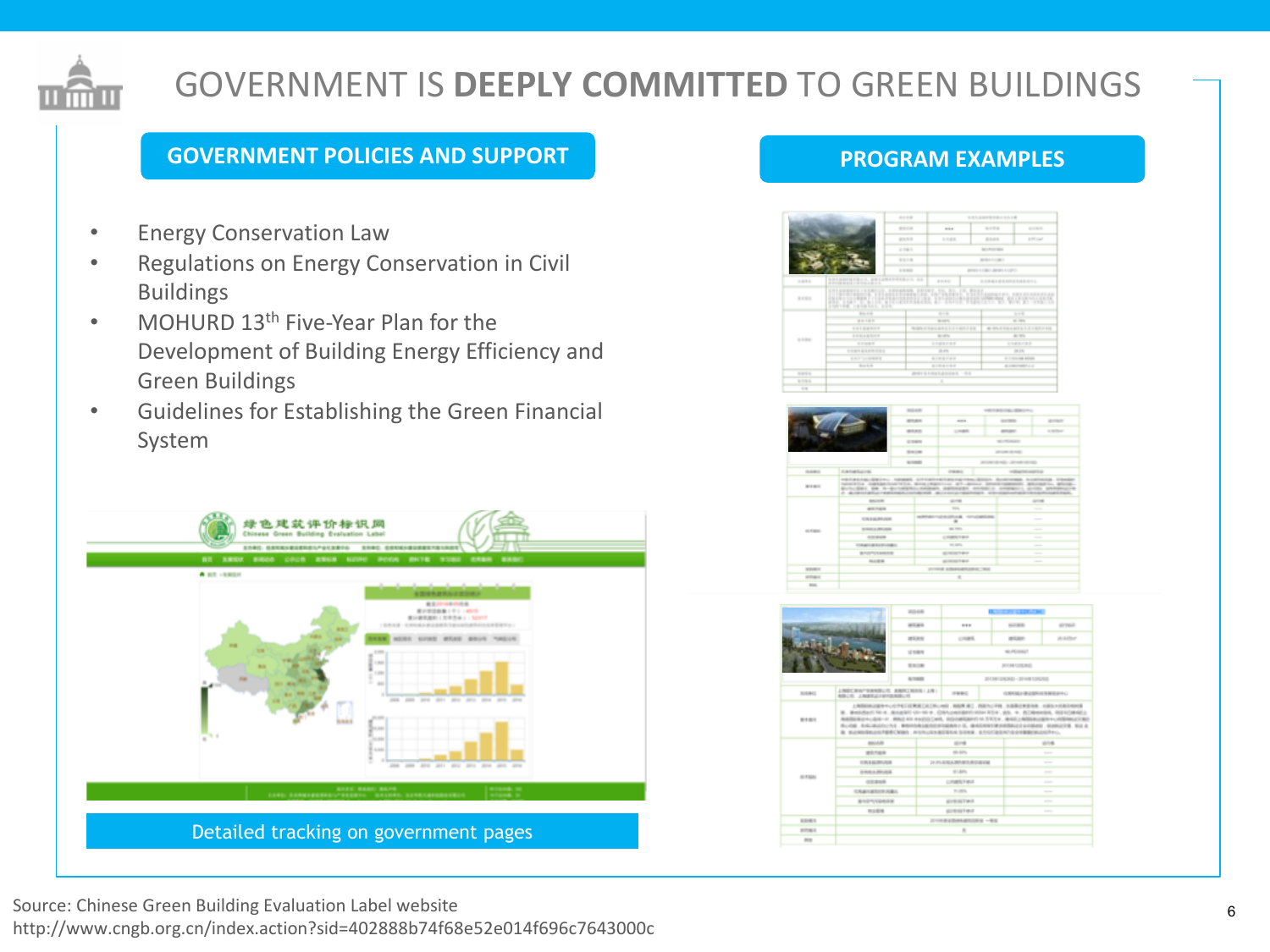

# OVER USD 23 BILLION **GREEN BONDS** ISSUED

Major retrofits have been subsidized by government, but new green buildings are financed through Green Finance System.

USD 350 million Green Bond issued by Mordern Land toward new green buildings

• As of June 30, 2016, the company recorded the revenue of RMB 4.3 billion ( USD 625 million), representing a 118.6% increase YoY. In the period, presell increased by 37.5% to 658,689 sqm.



Typical eco-technologies incorporated MR當代置業 in Dangdai MOMA

- Building Envelope Insulation
- Ground Source Heat Pump
- Water Collection and Recycling
- Embedded Tube Heating and Cooling System
- More Higher Strength Steel Bar than As usual
- Energy Efficiency Management System For Managing and Auditing EE Performance

Strong growth in the past 3 year with Green Investment exceeding the Green Bond issuance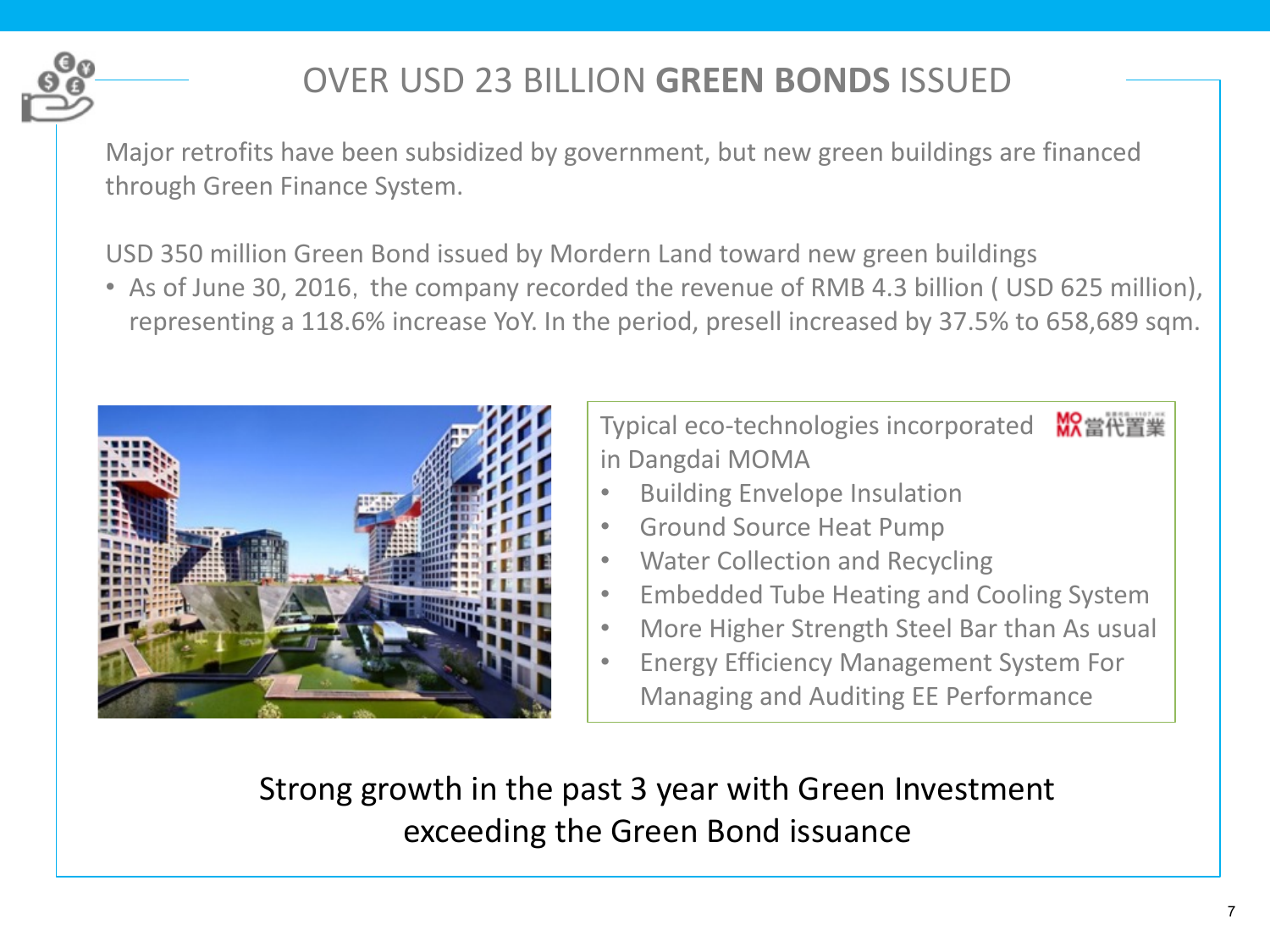

# LEARN MORE ABOUT EDGE **CERTIFIED PROJECTS** IN CHINA





### **JOHNSON CONTROLS HQ ASIA PACIFIC**

https://www.edgebuildings.com/projects/johnson-controls-hq-asiapacific/ **Offices** 

Predicted Savings of EDGE Certification:



45% Energy Savings

43% Water Savings

21% Less Embodied Energy in Materials

### **BRUCK PASSIVE HOUSE HOTEL**

https://www.edgebuildings.com/projects/bruck-passive-house-hotel/ Hotel

Predicted Savings of EDGE Certification:

47% Energy Savings

42% Water Savings

34% Less Embodied Energy in Materials

Access more case studies at https://www.edgebuildings.com/projects/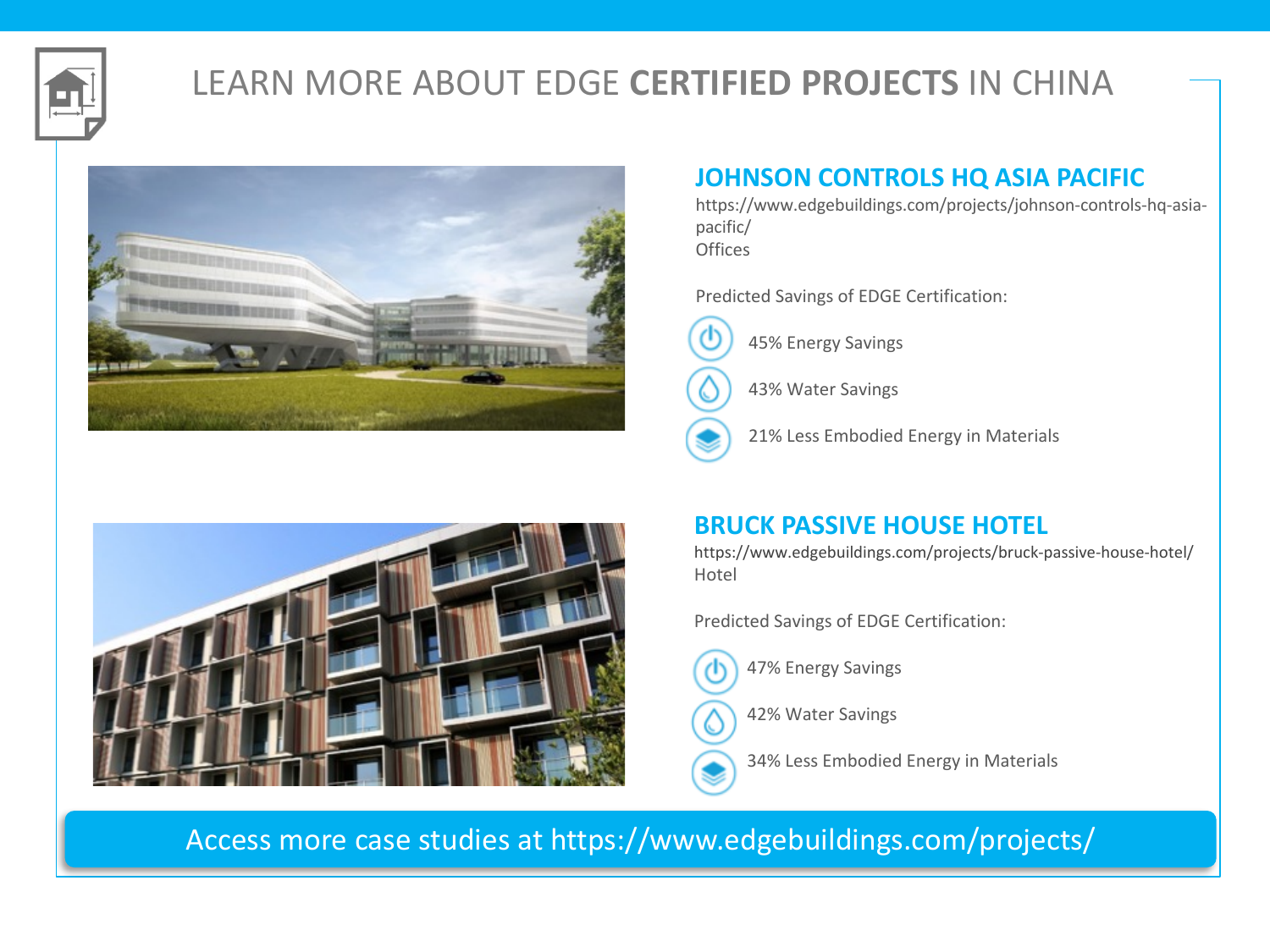

# PROJECTS CAN CHOOSE BETWEEN TWO EDGE CERTIFIERS FOR FAST, EASY, AND AFFORDABLE CERTIFICATION

**GBCI** 

| <b>CERTIFICATION</b>           | PRICE (PER M <sup>2</sup> , EXCLUDING PARKING) | <b>MINIMUM</b> |
|--------------------------------|------------------------------------------------|----------------|
| 0-25,000 FLOOR AREA (SQM)      | \$0.27                                         | \$2,250        |
| 25,000-50,000 FLOOR AREA (SQM) | \$0.22                                         | \$6,750        |
| 50,000-75,000 FLOOR AREA (SQM) | \$0.17                                         | \$11,000       |

\*Price per  $m^2$ ; Project appoints an auditor



thinkstep

| <b>PROJECT TYPE</b>                          | <b>CERTIFICATION</b> | <b>DESIGN AUDIT</b> | <b>FINAL AUDIT</b> | <b>TOTAL</b> |
|----------------------------------------------|----------------------|---------------------|--------------------|--------------|
| Residential (one unit type)                  | \$1,500              | \$3,650             | \$4,320            | \$9,470      |
| Residential (per additional unit type)       | \$490                | \$890               | \$460              |              |
| Commercial (single end use)                  | \$1,550              | \$4,005             | \$4,710            | \$10,265     |
| Mixed-Use Buildings (per additional end use) | \$990                | \$2,670             | \$1,560            |              |

\*Price per type of project; Auditor fee is included

Details and registration forms can be found on the EDGE program website: https://www.edgebuildings.com/certify/other-countries/ https://www.edgebuildings.com/certify/other-countries/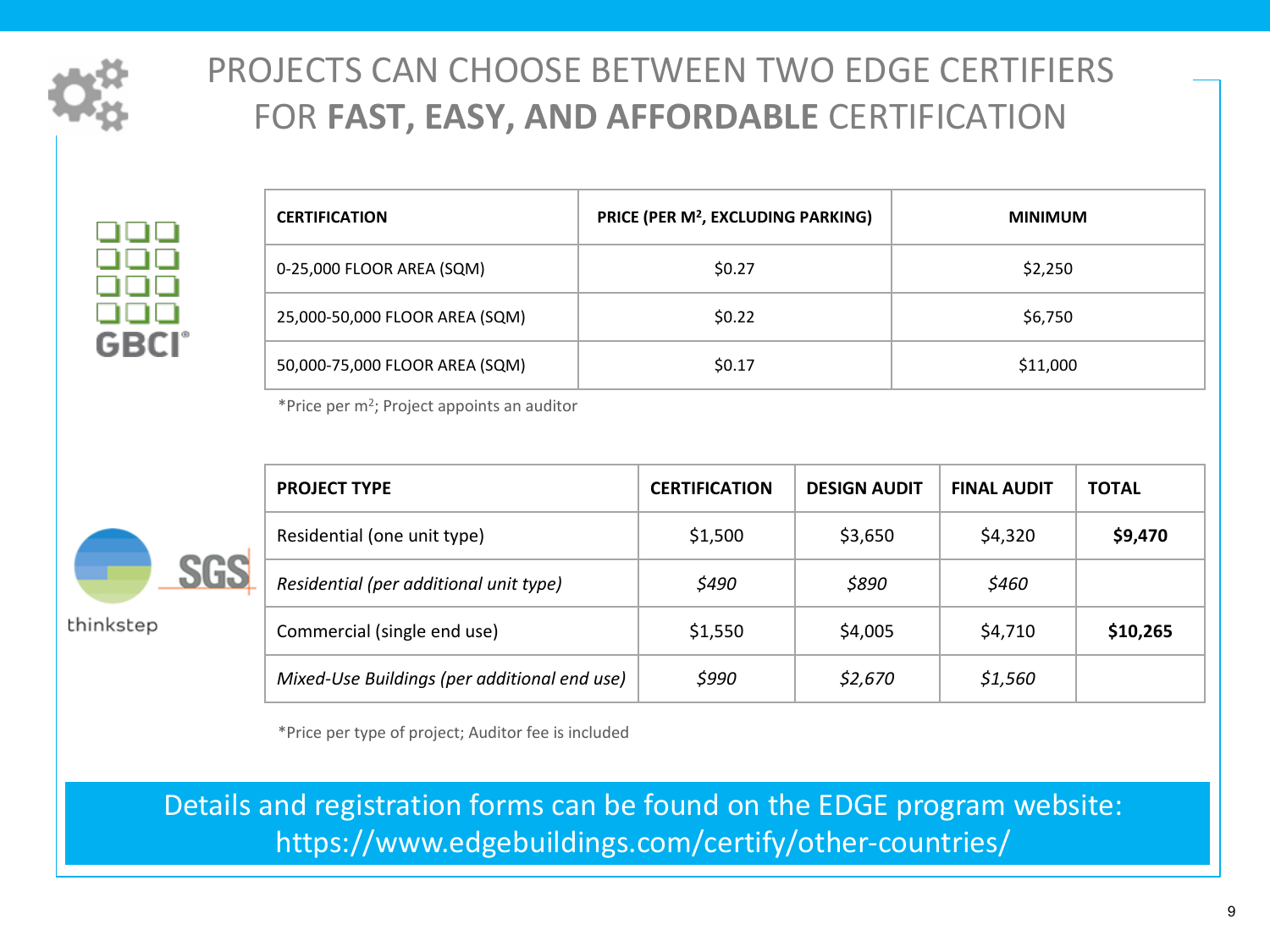

## RESEARCH METHODOLOGY

### **COUNTRY LIST**

- IFC chose countries that correspond to the Climate Investment Opportunity Report (CIO Report) as well as countries of strategic interest for IFC.
- **EXEC** plans to release additional country analysis, pending resources.

### **TOTAL MARKET OVERVIEW**

- Building stock was sourced from the Global Building Stock Database and confirmed by country experts, if possible.
- The research team found local prices for capital construction expenses, or used global proxies otherwise.
- Market sizing was executed for new construction and did not focus on retrofits.

### **SNAPSHOT OF THE CURRENT GREEN MARKET**

- Main source of information was the Green Building Information Gateway, confirmed by local green building council reports, if such existed.
- The research team focused on properties certified as green.

### **GOVERNMENT POLICIES**

- Main information was sourced from the World Bank NDC Database.
- Additional information was found using various searches as well as government websites.

### **PROJECTIONS FOR GREEN PENETRATION**

- Based on the total market growth, snapshot of the current green market, and the enabling environment of government policies, the research team projected green penetration per each of the sub-sectors.
- Weighted average of combined sector data produced the final penetration number.
- **•** The analysis focused only on new construction, and focused only on certified properties.
- As tools for retrofits take off in the market (including IFC's EDGE product), analysis may be amended to include the retrofit market.
- Market potential may be different from numbers reported in the CIO Report, as a more conservative estimate was used for business planning purposes.

#### **OTHER**

- Information for green building councils was sourced from World GBC website.
- Case studies were presented only for IFC's EDGE green building software and certification system.
- **EXEDE:** However, lists of all green certified projects in a given country can be found through the Green Building Information Gateway.
- Finally, pricing for EDGE certification was included to illustrate that green certification is affordable and achievable in emerging markets.